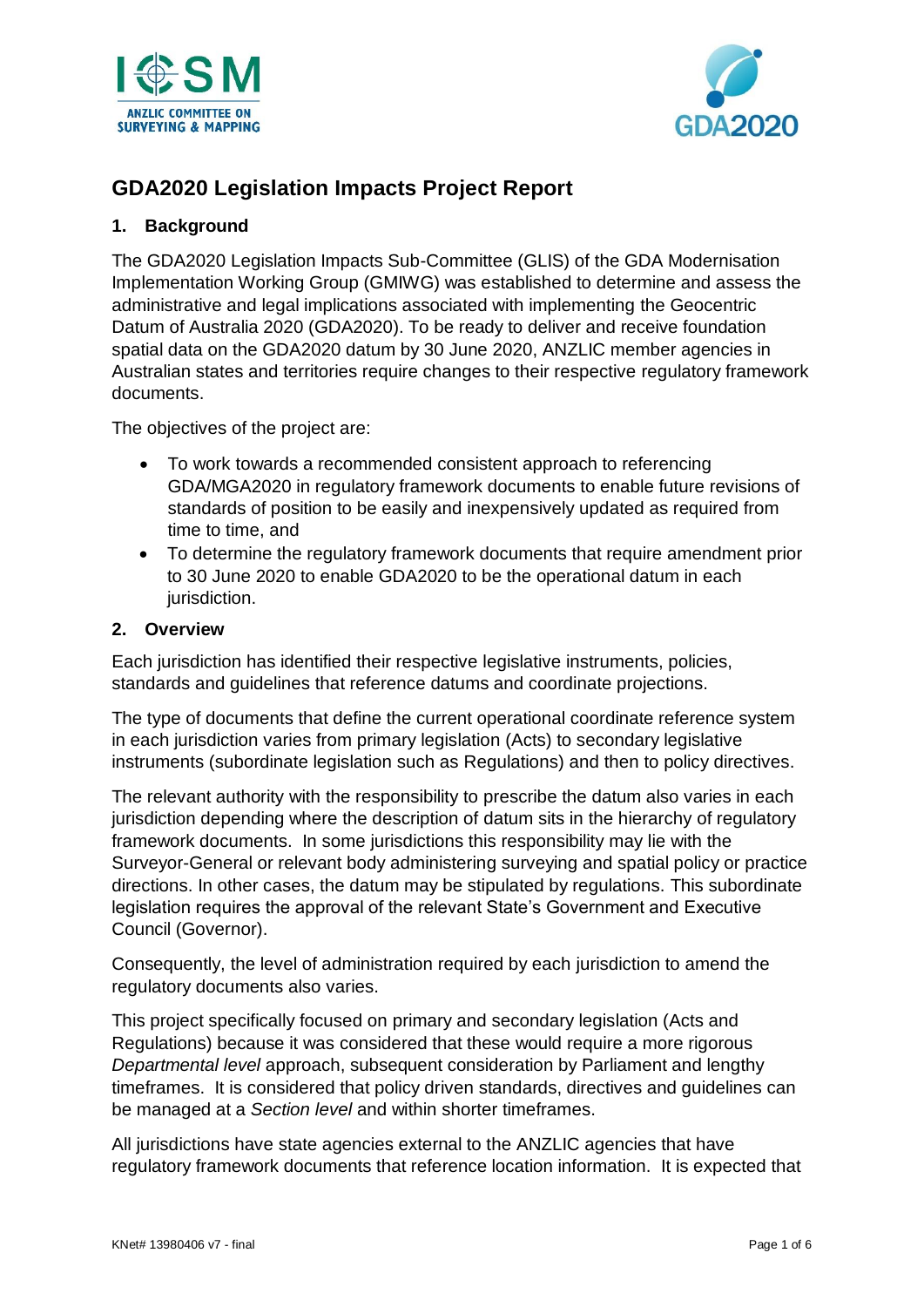



ANZLIC agencies will provide guidance and direction to external agencies and inform them of the recommendations of this report. However it is the responsibility of the administering agencies to amend their legislation and supporting statutory instruments as appropriate.

References to location information within regulatory framework documents generally relate to:

- a) Administrative areas defined by coordinates, or
- b) A requirement to collect and provide location information in a specific coordinate reference system.

### a) Administrative areas defined by coordinates

Most instruments that define administrative areas by coordinates also define the datum by reference to the Commonwealth Government Gazette No. GN 35 that defined the previous datum, GDA94. In such cases there is no ambiguity in the location of the boundaries of an area to be administered by relevant statute. However, some documents reference coordinates without describing the coordinate reference system and that results, more often than not, in ambiguity of location.

Where coordinates have been used to define an administrative area, with reference to a datum, immediate amendment of the relevant document is not required. This is because the descriptions can be transformed using the resources provided by  $\text{ICSM}^1$ . This involves transforming and converting the datum to GDA2020, predominately through a desktop exercise. However, this will be dependent on what the co-ordinate descriptions are required for: please see "Other Matters" below for discussion on the issue of relying upon co-ordinate descriptions in legal proceedings.

A continuous approach to amending legislation, as the need arises, can be implemented to update these location descriptions to GDA2020/MGA2020 when the instrument is required for review, or an update. Further, if the situation arises that it is practical for the jurisdictions to amend the relevant legislation then the jurisdictions may wish to grasp the opportunity to do so.

Where an administrative area location description by coordinates is ambiguous because the relevant coordinate reference system is not clearly defined and it is not practical to update to GDA2020/MGA2020 immediately, it is recommended that each ANZLIC agency amend the relevant instrument to specify the relevant coordinate system (i.e. to include reference to the coordinate reference system being used).

When updating instruments to GDA2020/MGA2020, the transformation of coordinates will depend on the accuracy required. The appropriate NTv2 grid shall be used in each jurisdiction as given by table 3.4 of the GDA2020 technical manual<sup>2</sup>. The transformation should be documented for lineage of the data and accuracy of future transformation. It

<u>.</u>

<sup>1</sup> <https://www.icsm.gov.au/datum/gda-transformation-products-and-tools>

<sup>2</sup> [www.icsm.gov.au/datum/gda2020-and-gda94-technical-manuals](http://www.icsm.gov.au/datum/gda2020-and-gda94-technical-manuals)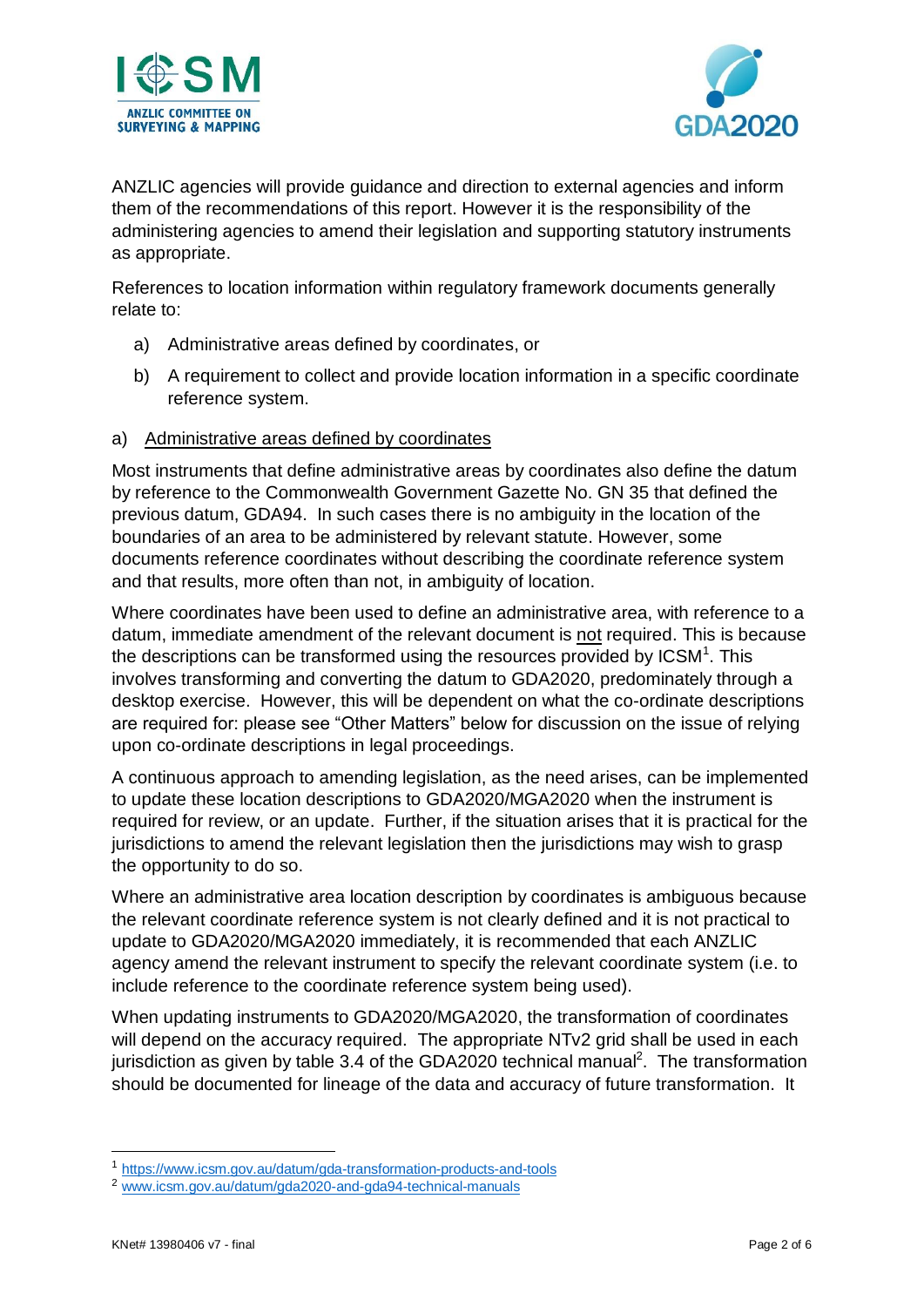



is recognised that the transformation process would be a desk top exercise that, in most circumstances, anticipates the allocation of significant resources and time.

# b) A requirement to collect and provide location information in a specific coordinate reference system.

To enable the GDA2020 datum to be the operational datum for ANZLIC agencies, it is preferred that regulatory documents that prescribe the provision of location information in a specific coordinate reference system are amended to refer to GDA2020/MGA2020.

With respect to surveying and spatial infrastructure, only one jurisdiction, New South Wales, prescribes the datum for location information in its Act. All other jurisdictions prescribe the datum for location information in regulations or directives and standards.

Since the majority of jurisdictions avoid using primary legislation to prescribe the datum for provision of location information, a significant reduction in the administrative effort of each jurisdiction to amend the required legislation is noted.

# **3. Defining GDA2020 in documentation**

The *National Measurement (Recognized-Value Standard of Measurement of Position) Determination 2017* made under the *National Measurement Act 1960* of the Commonwealth (the 2017 Determination) establishes a set of reference nodes as recognised value standards that define the GDA2020 datum.

 $MGA2020<sup>3</sup>$  can be defined as the system of rectangular co-ordinates derived from a Universal Transverse Mercator projection of latitudes and longitudes based on GDA2020.

The 2017 Determination does repeal previous Determinations but the use of previous datum can still be utilised through a traceability mechanism. Consequently, there is no immediate requirement to update regulatory framework documents to reference a new Recognized-Value Standard of Measurement of Position as there is traceability between the datum as expressed in the previous Determinations and the ability to technically transform between the coordinate systems. Previous datums and coordinates continue to operate in a technical sense hence can be utilised to achieve GDA2020 locations.

However when jurisdictions are updating legislative instruments, some factors need to be considered. In particular, when referring to GDA2020 in each jurisdiction's respective legislative instruments, policies, standards and guidelines, consideration needs to be given to the fact that under the *National Measurement Act*, the Chief Metrologist has the power to vary or repeal Determinations and this includes the 2017 Determination. It is anticipated the 2017 Determination may be updated in future, to include, for example, new geodetic stations or to adjust station co-ordinates and velocities. For these reasons it is recommended that defining GDA2020 in legislation by reference to the specific 2017 Determination, including its date, be avoided. Otherwise, it may become necessary to update legislative instruments each time the Determination is adjusted. It is suggested

1

<sup>&</sup>lt;sup>3</sup> Refer to the GDA2020 Technical Manual [www.icsm.gov.au/datum/gda2020-and-gda94-technical-manuals](http://www.icsm.gov.au/datum/gda2020-and-gda94-technical-manuals) for a detailed definition of MGA2020.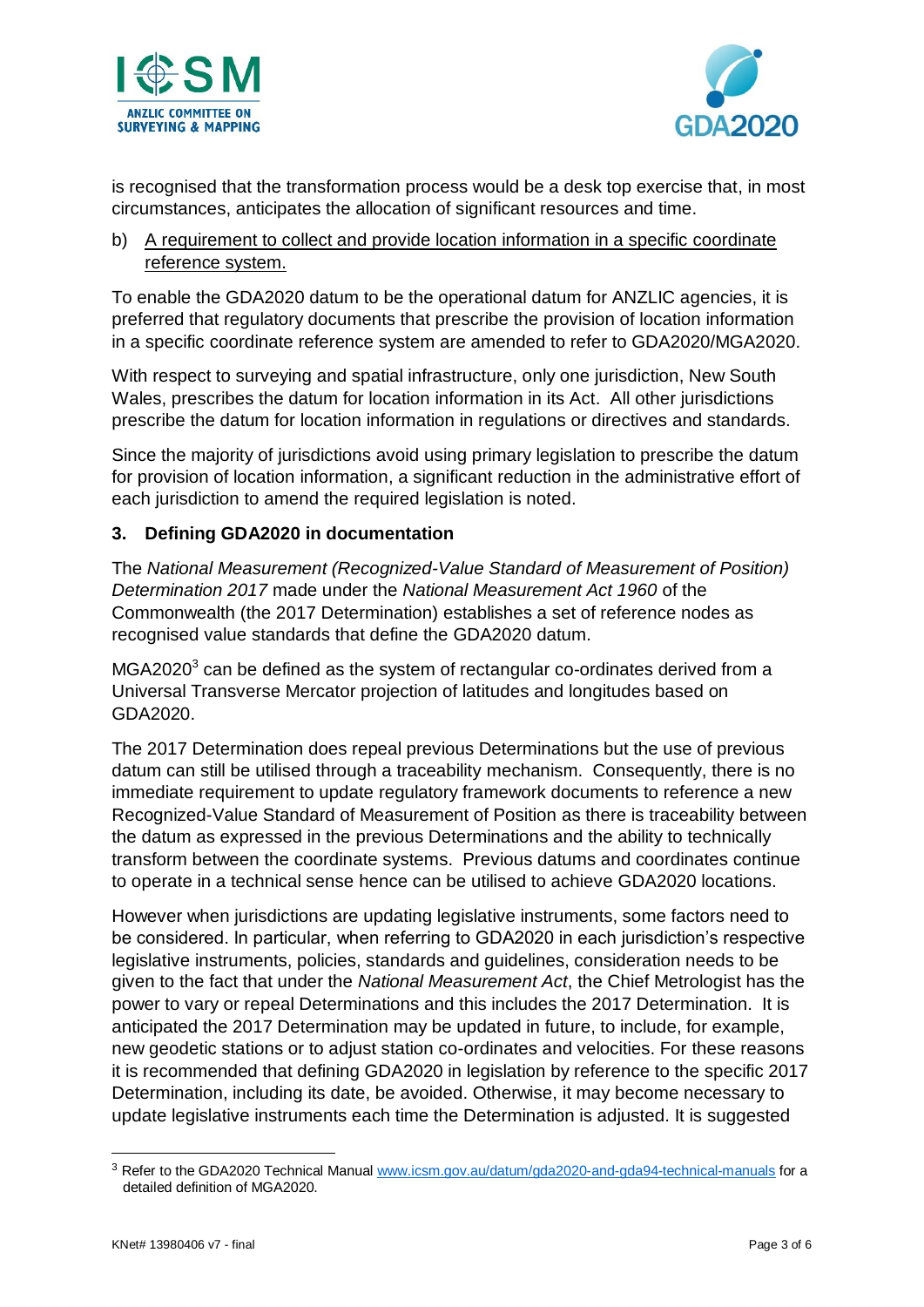



that the GDA2020 definition be managed by referring to the Commonwealth's Recognized-value Standard of Measurement of Position Determination in more general terms, such as the following:

GDA2020 has the same meaning as that contained in the Determination made as to the Recognized-value Standard of Measurement of Position under section 8A of the *National Measurement Act 1960* (Cwth).

# **4. Benefits of prescribing GDA2020 in regulatory framework documents**

The national surveying and mapping project, *Positioning Australia program*<sup>4</sup> will deliver accurate, reliable and instantaneous positioning information across Australia and its maritime zones. Regulatory documents aligned with the most accurate and current location information available will be paramount for the success of the *Positioning Australia program*.

Defining the relevant coordinate reference system in subordinate legislation or other regulatory framework documents rather than in the primary legislation allows for the datum and/or projected coordinates to be described in a contemporary form that is easily and inexpensively updated by the relevant authority (as applicable in the jurisdiction) as required from time to time.

Allowing subordinate legislation to define a prescribed coordinate reference system allows for user adoption of the most accurate and current positioning and location information available. In addition, jurisdictions adopting a consistent approach to defining coordinate reference systems will reduce confusion that results from ambiguous coordinates.

# **5. Risks of not prescribing GDA2020 in regulatory framework documents**

The biggest risk of not prescribing GDA2020 in regulatory documents will be in information being provided to agencies in out dated datums and that projections will require transformation to align with existing spatial data sets. This will involve appropriate data management and it is clear that metadata must indicate the applicable datum to enable handling the relationship between different data sets.

It is noted that as the *Positioning Australia program* develops and as accurate location information becomes increasingly ubiquitous in the future, regulatory documents aligned with the most accurate and current location reference framework available will be essential.

1

<sup>4</sup> <https://www.ga.gov.au/scientific-topics/positioning-navigation/positioning-australia>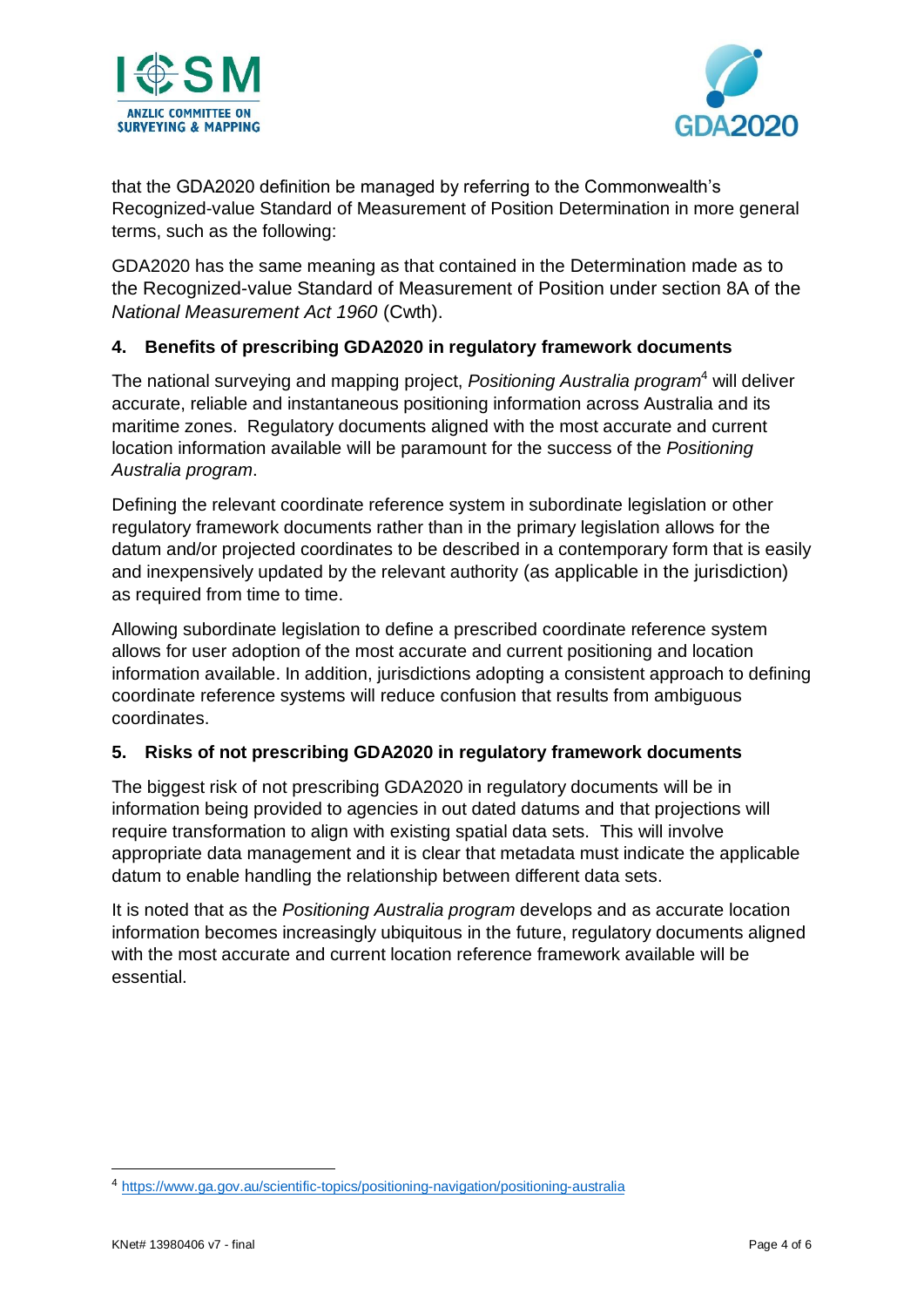



### **6. Other Matters**

The committee noted the matters provided in section 10 of the *National Measurement Act 1960* (Cwth) (NM Act), relevantly:

*10.* When, for any **legal purpose**, it is necessary to ascertain whether a measurement of a **physical quantity** for which there are Australian legal units of measurement has been made or is being made in terms of those units, that fact shall be ascertained by means of, by reference to, by comparison with or by derivation from:

….

(d) an appropriate recognized-value standard of measurement;

The effect of the 2017 Determination (made under section 8A of the NM Act) is that GDA2020 is a recognized-value standard of measurement of position in terms of the NM Act.

In terms of section 10, the physical quantity of position to be referred to for any legal purpose (including legal proceedings) is by reference to GDA2020.

Section 10 of the NM Act creates an evidentiary aid. For example, if a person's precise location was disputed in legal proceedings, by using section 10, the person's location can be determined by reference to a *recognized-value standard of measurement –* that is, GDA2020. In effect, the evidence about the person's location would be referred to in terms of GDA2020 co-ordinates.

However, it is currently unclear whether it is still possible to use section 10 of NM Act (and GDA2020) for legal purposes, including Court proceedings, if the State or Territory Act or Regulation you are relying upon in a particular legal purpose situation still explicitly requires the physical quantity of a position to be expressed in terms of GDA94. While these GDA94 co-ordinates can be transformed to GDA2020, the co-ordinates in the State or Territory legislation are still required to be in GDA94. This is unlikely to be an issue that comes up very frequently, if at all.